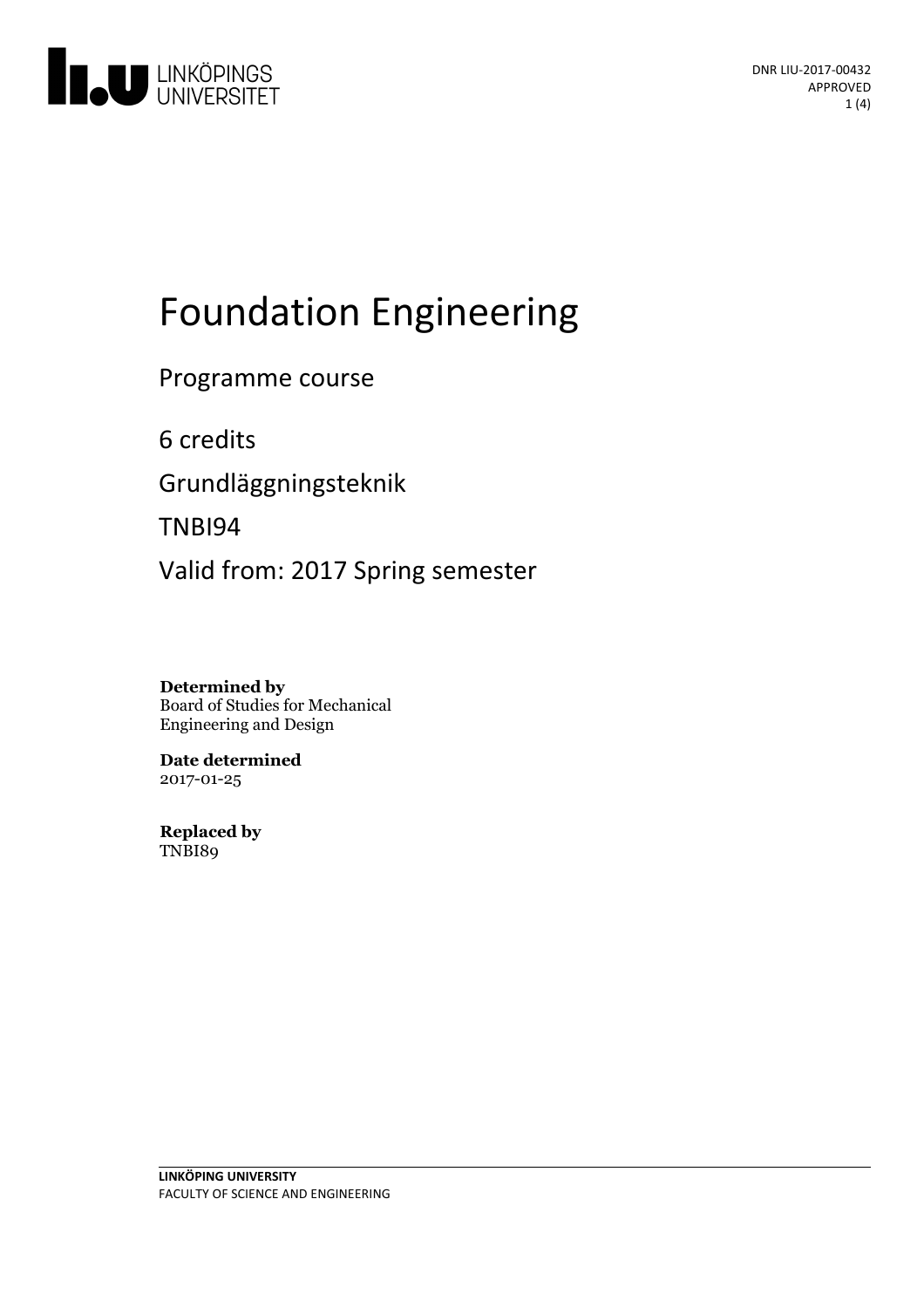# Main field of study

Civil Engineering

### Course level

First cycle

## Advancement level

 $G<sub>2</sub>X$ 

## Course offered for

Civil Engineering, B Sc in Engineering

### Entry requirements

Note: Admission requirements for non-programme students usually also include admission requirements for the programme and threshold requirements for progression within the programme, or corresponding.

## Examination

| UPG1 | Hand-in assignment         | 3 credits | U.G        |
|------|----------------------------|-----------|------------|
| TEN1 | <b>Written Examination</b> | 3 credits | U, 3, 4, 5 |

### Grades

Four-grade scale, LiU, U, 3, 4, 5

### Department

Institutionen för teknik och naturvetenskap

# Director of Studies or equivalent

Dag Haugum

### Examiner Anders Jägryd

# Course website and other links

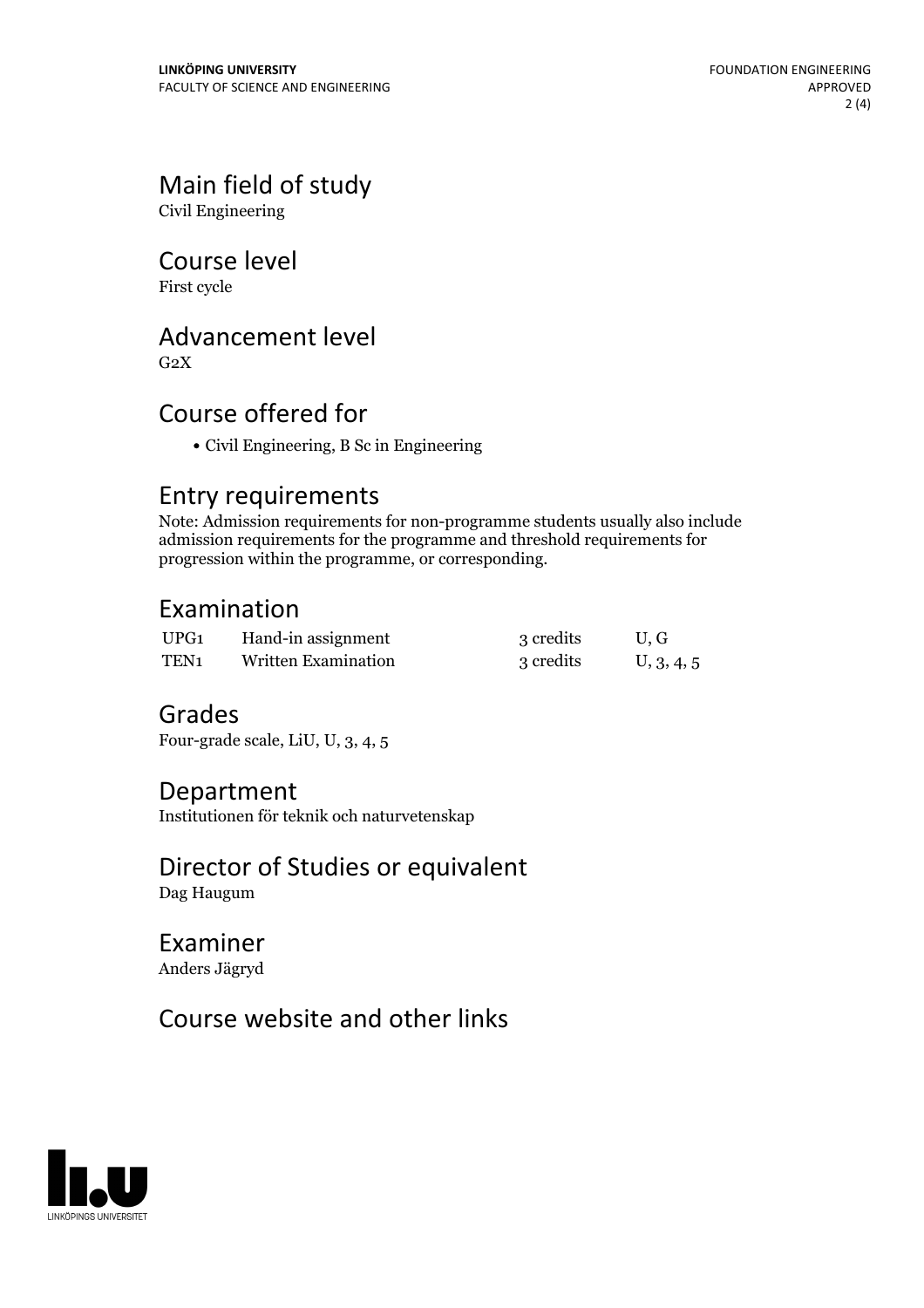# Education components

Preliminary scheduled hours: 46 h Recommended self-study hours: 114 h

# Course literature

#### **Additional literature**

**Books** Börje Rehnström, (2001) *Geokonstruktioner*

#### **Compendia**

Anders Jägryd, Kurskompendium i Geoteknik med grundläggning